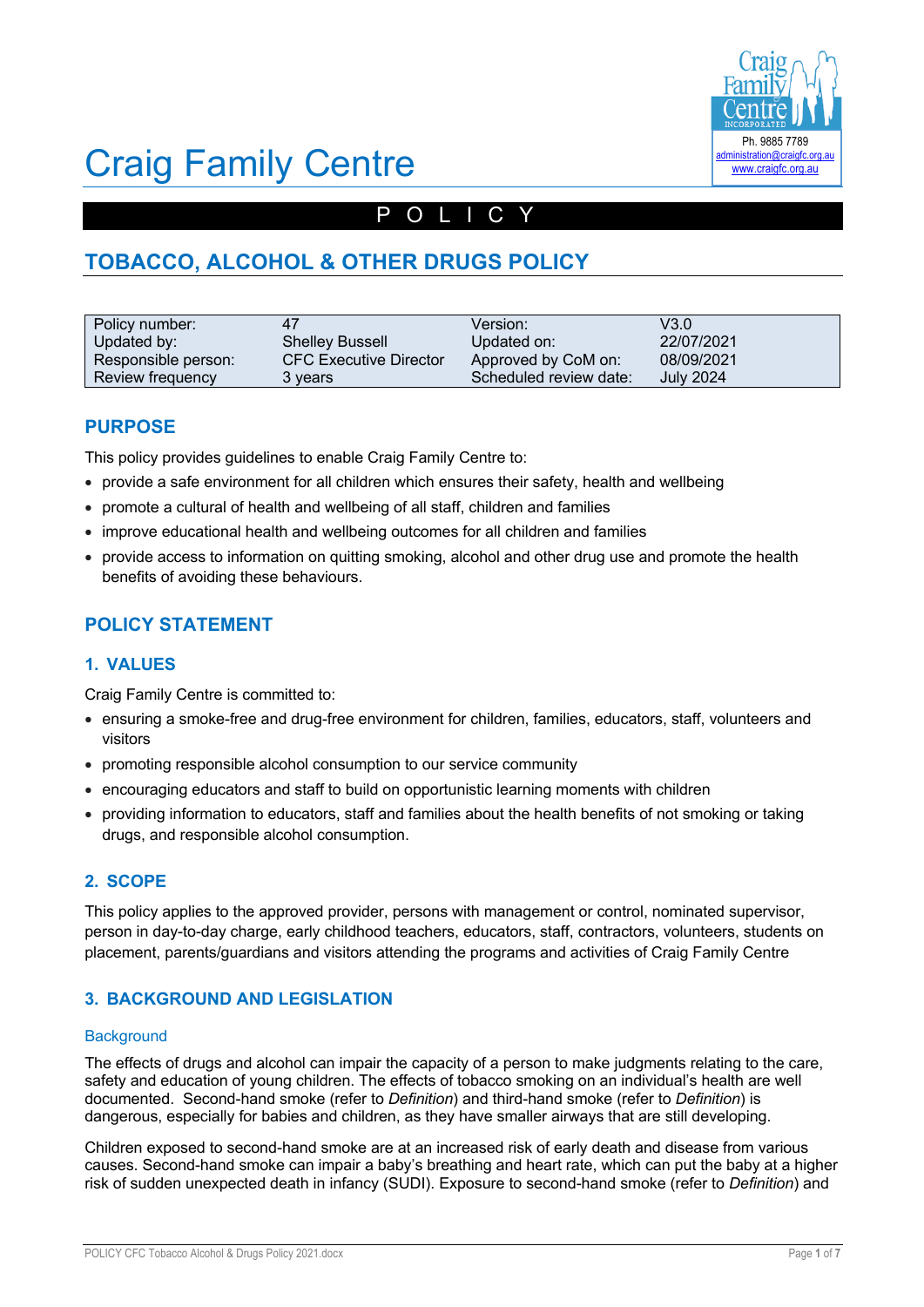third-hand smoke (refer to *Definition*) can affect a child's developing brain due to the sensitivities of the brain to very small amounts of toxins.

Drinking alcohol or taking other drugs can affect a person's ability to connect with and care for children. Alcohol and other drug use can become an occupational health and safety issue, as it may impairs one's ability to exercise judgment, coordination, motor control, concentration, and alertness in the workplace. Employees unfit for work as a result of alcohol or other drug use put themselves, children and other staff members in the workplace at risk of harm.

The key to tobacco, alcohol and other drugs in the early years is prevention. The most effective means of prevention is providing an early childhood environment that is supportive and protective of all children. Building resilience and developing social and emotional competencies should start early to enhance the potential for children to resist risky behaviours later on.

#### Legislation and standards

Relevant legislation and standards include but are not limited to:

- Child Wellbeing and Safety Act 2005 (Vic) (Part 2: Principles for children)
- Early Childhood Australia's Code of Ethics (2016)
- Education and Care Services National Law Act 2010: Section 174
- Education and Care Services National Regulations 2011: Regulations 82, 82, 175, 176
- Liquor Control Reform Act 1998
- National Quality Standard, Quality Area 2: Children's Health and Safety
- Occupational Health and Safety Act 2004
- Occupational Health and Safety Regulations 2007
- Tobacco Act 1987 (Vic)

#### **4. DEFINITIONS**

The terms defined in this section relate specifically to this policy. For regularly used terms e.g. Approved Provider, Nominated Supervisor, Notifiable Complaints, Serious Incidents, Duty of Care, etc. refer to the Definitions file of the PolicyWorks catalogue**.**

**Alcohol:** A depressant drug that slows down activity in the central nervous system.

**Drug:** Refers to any substance taken to change the way the body and/or mind functions.

**Notifiable complaint:** A complaint that alleges a breach of the Education and Care Services National Act or Regulation, or alleges that the health, safety or wellbeing of a child at the service may have been compromised. Any complaint of this nature must be reported by the approved provider to the secretary of DET within 24 hours of the complaint being made (Section 174(2) (b), Regulation 176(2) (b)). Written reports to DET must include:

- details of the event or incident
- the name of the person who initially made the complaint
- if appropriate, the name of the child concerned and the condition of the child, including a medical or incident report (where relevant)
- contact details of a nominated member of the Grievances Subcommittee/investigator
- Any other relevant information.

Written notification of complaints must be submitted via the National Quality Agenda IT system (NQAITS): http://www.acecqa.gov.au/national-quality-agenda-it-system. If the approved provider is unsure whether the matter is a notifiable complaint, it is good practice to contact DET for confirmation.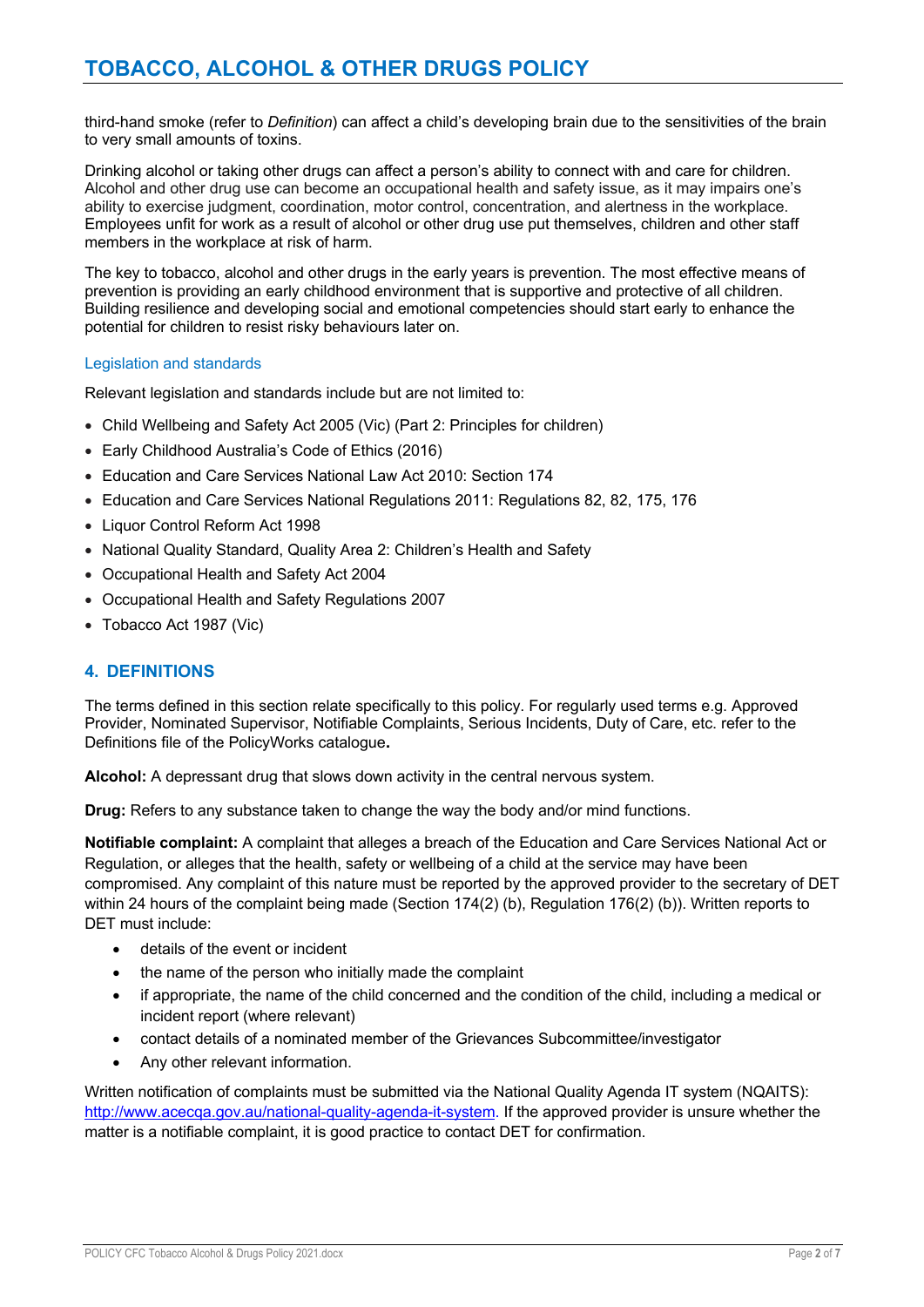**Prescription medication:** medicine that can only be made available to a patient on the written instruction of an authorised health professional. Examples of prescription medicines include blood pressure tables, cancer medicine and strong painkillers.

**Reportable incidences:** Under the Occupational Health and Safety Act 2004 (OHS Act), employers and selfemployed persons must notify WorkSafe immediately after becoming aware an incident has occurred.

#### **Reporting incidents resulting in:**

- death
- a person needing medical treatment within 48 hours of being exposed to a substance
- a person needing immediate treatment as an in-patient at a hospital
- a person needing immediate medical treatment for one of the following injuries: amputation, serious head injury or serious eye injury, removal of skin (example: de-gloving/ scalping) electric shock, spinal injury, loss of a bodily function, serious lacerations (example: requiring stitching or other medical treatment).

#### **Reporting incidents involving:**

- registered or licensed plant collapsing, overturning, falling or malfunctioning
- collapse or failure of an excavation, or shoring supporting an excavation
- collapse of a building structure (or partial collapse)
- implosion, explosion, or fire
- escape, spillage or leakage of any substance
- plant or objects falling from high places

**Second-hand smoke:** refers to the ambient smoke that is a by-product of active smoking. It consists mainly of exhaled mainstream smoke and side stream smoke mixed with air. Breathing in second-hand smoke is also called passive smoking or involuntary smoking.

**Smoke Free Zone:** smoking that is prohibited in all enclosed workplaces and certain public spaces where members of the public gather and may be exposed to second-hand tobacco smoke.

**Third-hand smoke:** refers to residual tobacco smoke constituents that remain on clothes, surfaces and in dust after tobacco has been smoked. These substances are then re-emitted as gases or react with other compounds in the environment to create other substances.

**Tobacco prevention:** Involves guided age-appropriate, sensitive discussions about health issues related to tobacco as opportunities arise.

**Tobacco, alcohol and other drugs:** For the purposes of this policy and for the Healthy Early Childhood Services Achievement Program, the 'Tobacco, Alcohol and Other Drugs' health priority area focuses on creating smoke-free and drug-free environments and responsible alcohol consumption.

## **5. SOURCES AND RELATED POLICIES**

#### Sources

- Alcohol and Drug Foundation: https://adf.org.au
- Cancer Council Victoria: https://www.cancervic.org.au
- Quit Victoria: https://www.quit.org.au
- Raising Children Network: https://raisingchildren.net.au
- Tobacco in Australia: https://www.tobaccoinaustralia.org.au
- Health.Vic: www2.health.vic.gov.au
- Work Safe Victoria: Guide for developing a workplace alcohol and other drugs policy (2017)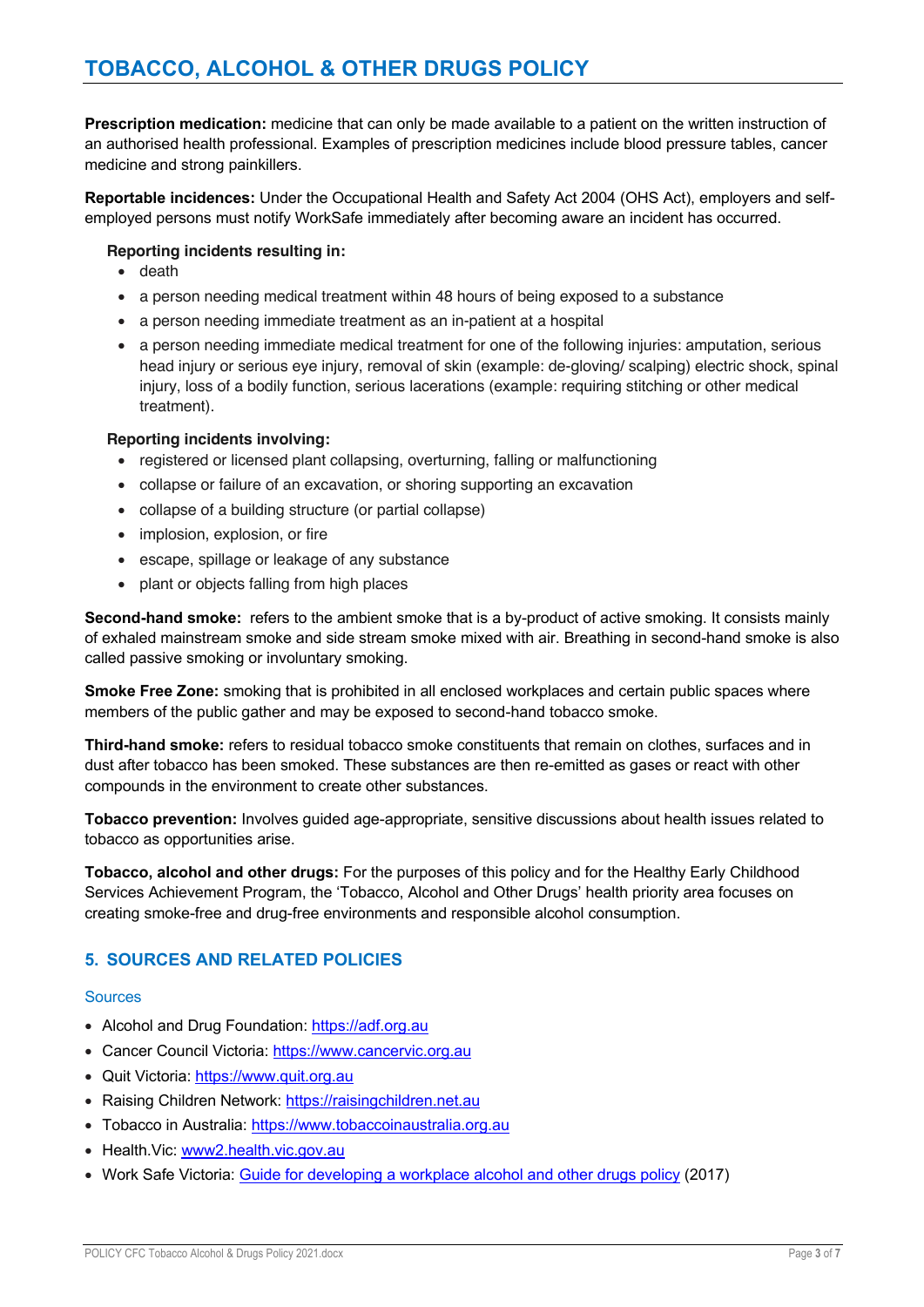# **TOBACCO, ALCOHOL & OTHER DRUGS POLICY**

HEALTHY EARLY CHILDHOOD<br>| SERVICES | Program

Working in partnership with Cancer Council Victoria, ELAA has aligned this policy to the key policies and guidelines of the Healthy Early Childhood Services Achievement Program

#### Related policies

- *Child Safe Environment Policy*
- *Code of Conduct Policy*
- *Complaints and Grievances Policy*
- *Delivery and Collection of Children Policy*
- *Interactions with Children Policy*
- *Occupational Health and Safety Policy*
- *Staffing Policy*

## **PROCEDURES**

#### The approved provider or persons with management and control is responsible for:

- providing a safe and healthy environment for educators, staff, contractors, volunteers, students on placement, parents/guardians, children and others attending the programs and activities of Craig Family Centre.
- ensuring that children being educated and cared for by Craig Family Centre are provided with an environment that is free from the use of tobacco, illicit drugs and alcohol (Regulation 82 (1))
- ensuring that a nominated supervisor, early childhood teachers, educators, staff, contractors, volunteers, students on placement at [Service Name] are not affected by alcohol or drugs, including prescription medication (refer to *Definition*) so as to impair the person's capacity to supervise or provide education and care to children at Craig Family Centre (Regulation 83 (1))
- developing procedures that include steps to remove an affected staff member from Craig Family Centre so they do not further endanger other staff and children. Procedures should provide guidelines to ensure that the staff member is able to get home safely and outline steps for initiating police or ambulance intervention if the situation cannot be safely managed at the workplace level. (refer to *Code of Conduct Policy and Complaints and Grievances Policy)*
- developing, updating and reviewing the Tobacco, Alcohol and other Drugs Policy in collaboration with the nominated supervisor, early childhood teachers, educators/staff, parents/guardians, children and others involved at Craig Family Centre
- providing the nominated supervisor, early childhood teachers, educators, staff, contractors, volunteers, students and families with information about policy requirements, with opportunities to provide feedback and input
- considering diversity and cultural practices when implementing this policy and tobacco, alcohol and other drug initiatives.
- ensuring the Tobacco, Alcohol and other Drug Policy is included in educator and staff induction/orientation.
- preventing and managing risks associated with the use of alcohol and other drugs
- monitoring the health and safety of early childhood teachers, educators, staff, contractors, volunteers, students on placement, parents/guardians and children
- providing information and training to early childhood teachers, educators and staff, including information and training on alcohol and other drugs
- ensuring there is a smoke free zone (refer to *Definition*) within four metres of the entrance to Craig Family Centre premises, and within 10 metres of children's outdoor play areas
- providing staff who identify as having an alcohol and/or other drugs problem referrals to professional assistance, or the Employee Assistance Program (if applicable)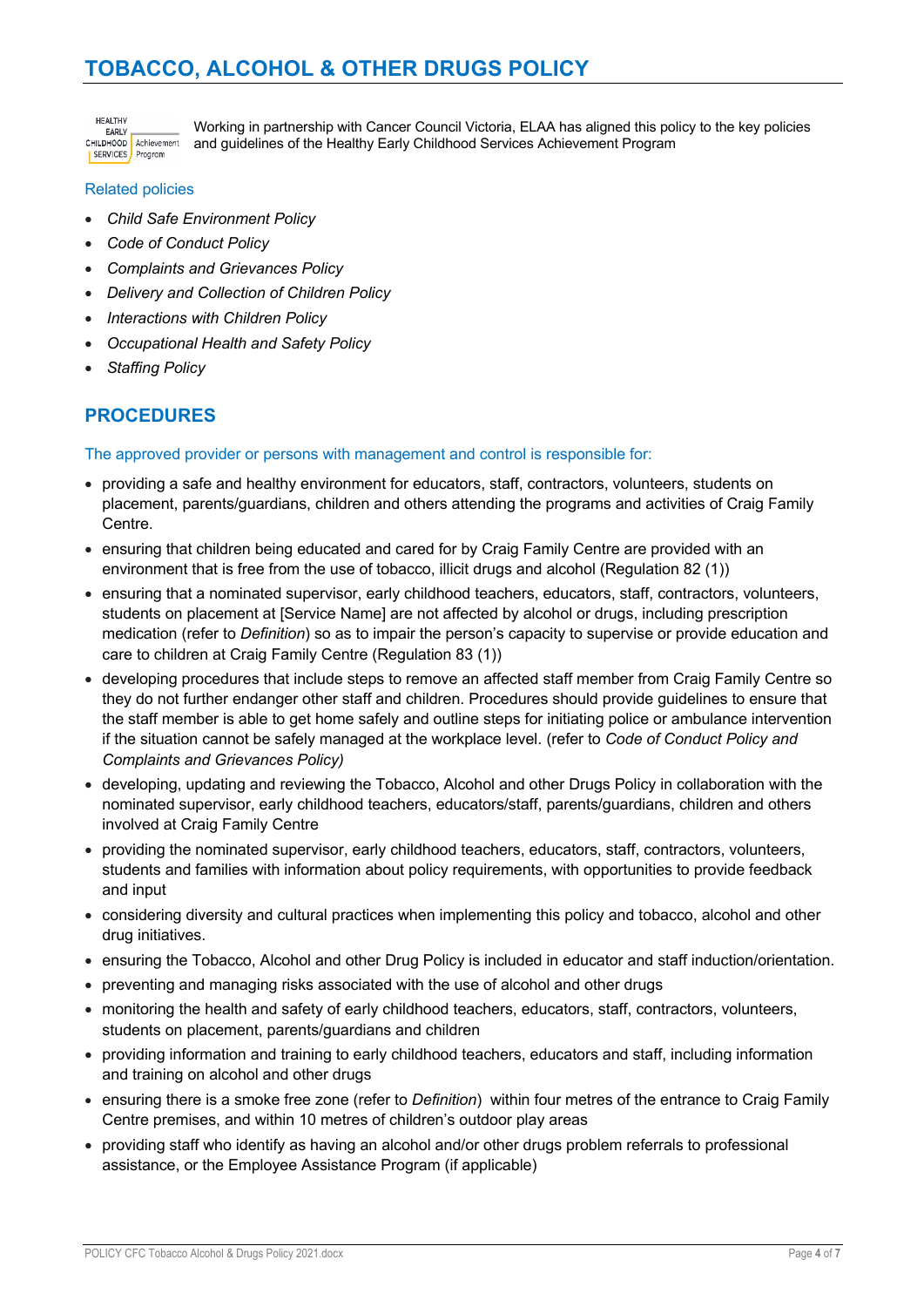- ensuring that there is smoke-free signage that can be easily seen and understood by the whole community
- ensuring that all service events, on and off site, are smoke-free and drug-free
- if there is alcohol at a staff or family event, ensuring all legal requirements related to the sale and supply of alcohol are met and that responsible consumption of alcohol is promoted
- if external organisations use the premises, a formal agreement ensuring that the service premises are smoke-free, drug-free and responsible alcohol consumption is promoted
- ensuring that the nominated supervisor, early childhood teachers, educators, staff, families and visitors adhere to legislation and Craig Family Centre policies related to smoke-free areas and are asked not to smoke in sight of children.
- encouraging the nominated supervisor, early childhood teachers, educators and staff who smoke to take appropriate hygiene measures after smoking so that children are not exposed to second-hand (see *Definition*) and third-hand smoke (see *Definition*) (refer to *Hygiene Policy*)
- encouraging the nominated supervisor, early childhood teachers, educators, staff and families to drink responsibly and refrain from taking drugs, particularly while around children
- ensuring the consumption of alcohol as a part of events, celebrations, awards, gifts and fundraising is done so responsibly
- supporting the nominated supervisor, early childhood teachers, educators, staff and families who want to quit smoking, drinking or using other drugs to access appropriate agencies
- providing resources about the health risks related to smoking, excessive drinking and taking drugs to educators and staff.
- providing information about health risks related to smoking, excessive drinking and using other drugs to families and community members, including information about accessing support services.
- ensuring that partnerships are established with relevant organisations and health professionals to support smoke-free, drug-free and responsible consumption of alcohol initiatives where appropriate.
- ensuring that there are no partnerships with organisations that market or supply alcohol or tobacco.

#### The nominated supervisor and person in day-to-day charge is responsible for:

- providing a safe and healthy environment for early childhood teachers, educators, staff, contractors, volunteers, students on placement, parents/guardians, children and others attending the programs and activities of Craig Family Centre
- ensuring that children being educated and cared for by Craig Family Centre are provided with an environment that is free from the use of tobacco, illicit drugs and alcohol (Regulation 82 (1))
- not consuming alcohol or be affected by alcohol or drugs (including prescription medication) that impairs capacity to supervise or provide education and care to the children (Regulation 83 (2) (a) (b))
- ensuring that early childhood teachers, educators, staff, contractors, volunteers, students on placement at Craig Family Centre are not affected by alcohol or drugs, including prescription medication (refer to Definition) so as to impair the person's capacity to supervise or provide education and care to children being educated and cared for by the service (Regulation 83 (1)) (refer to *Code of Conduct Policy)*
- taking reasonable care for their own health and safety in the workplace, and the health and safety of others who may be affected by their acts or omissions (OHS Act section 25(1)(a) and (b)).
- developing in conjunction with the approved provider procedures that include steps to remove an affected staff member from Craig Family Centre so they do not further endanger other staff and children. Procedures should provide guidelines to ensure that that the staff member is able to get home safely and outline steps for initiating police or ambulance intervention if the situation cannot be safely managed at the workplace level (refer to *Code of Conduct Policy and Complaints and Grievances Policy)*
- developing, updating and reviewing the Tobacco, Alcohol and other Drugs Policy in collaboration with the early childhood teachers, educators, staff, parents/guardians, children and others involved at [Service Name]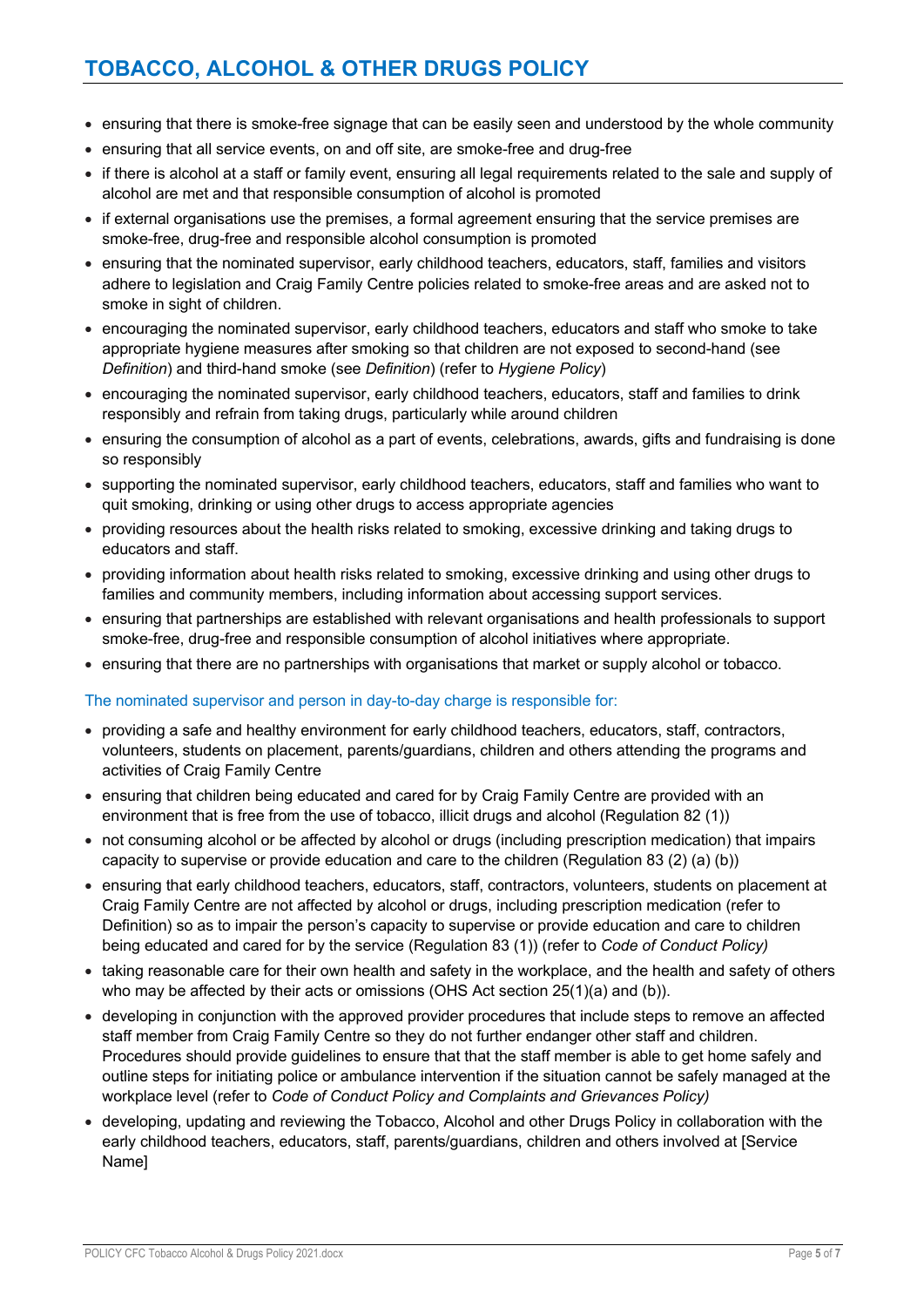- considering diversity and cultural practices when implementing this policy and tobacco, alcohol and other drug initiatives.
- ensuring the Tobacco, Alcohol and other Drugs Policy is included in educator and staff induction/orientation.
- preventing and managing risks associated with the use of alcohol and other drugs
- monitoring the health and safety of early childhood teachers, educators, staff, contractors, volunteers, students on placement, parents/guardians and children
- providing information and training to early childhood teachers, educators and staff, including information and training on alcohol and other drugs
- ensuing there is smoke free zone (refer to *Definition*) within four metres of the entrance to Craig Family Centre premises, and within 10 meters of children's outdoor play areas
- providing staff who identify as having an alcohol and/or other drugs problem referrals to professional assistance, or the Employee Assistance Program (if applicable)
- ensuring that there is smoke-free signage that can be easily seen and understood by the whole community
- ensuring that all service events, on and off site, are smoke-free and drug-free
- if there is alcohol at a staff or family event, ensuring all legal requirements related to the sale and supply of alcohol are met and that responsible consumption of alcohol is promoted
- if external organisations use the premises, a formal agreement ensuring that the service premises are smoke-free, drug-free and responsible alcohol consumption is promoted
- providing early childhood teachers, educators, staff, contractors, volunteers, students on placement and families with information about policy requirements, with opportunities to provide feedback and input
- ensuring educators, staff, families and visitors adhere to legislation and Craig Family Centre policies related to smoke-free areas and are asked not to smoke in sight of children.
- encouraging the early childhood teachers, educators and staff who smoke to take appropriate hygiene measures after smoking so that children are not exposed to second-hand (see *Definition*) and third-hand smoke (see *Definition*) (refer to *Hygiene Policy*)
- encouraging the early childhood teachers, educators, staff and families to drink responsibly and refrain from taking drugs, particularly while around children
- ensuring the consumption of alcohol as a part of events, celebrations, awards, gifts and fundraising is done so responsibly
- supporting the early childhood teachers, educators, staff and families who want to quit smoking, drinking or using other drugs to access appropriate agencies
- providing resources about the health risks related to smoking, excessive drinking and taking drugs to educators and staff.
- providing information about health risks related to smoking, excessive drinking and using other drugs to families and community members, including information about accessing support services.
- ensuring that partnerships are established with relevant organisations and health professionals to support smoke-free, drug-free and responsible consumption of alcohol initiatives where appropriate.
- ensuring that there are no partnerships with organisations that market or supply alcohol or tobacco.

#### Early childhood teachers, educators and all other staff are responsible for:

- providing a safe and healthy environment for other early childhood teachers, educators, staff, contractors, volunteers, students on placement, parents/guardians, children and others attending the programs and activities of Craig Family Centre
- ensuring that children being educated and cared for by Craig Family Centre are provided with an environment that is free from the use of tobacco, illicit drugs and alcohol (Regulation 82 (1))